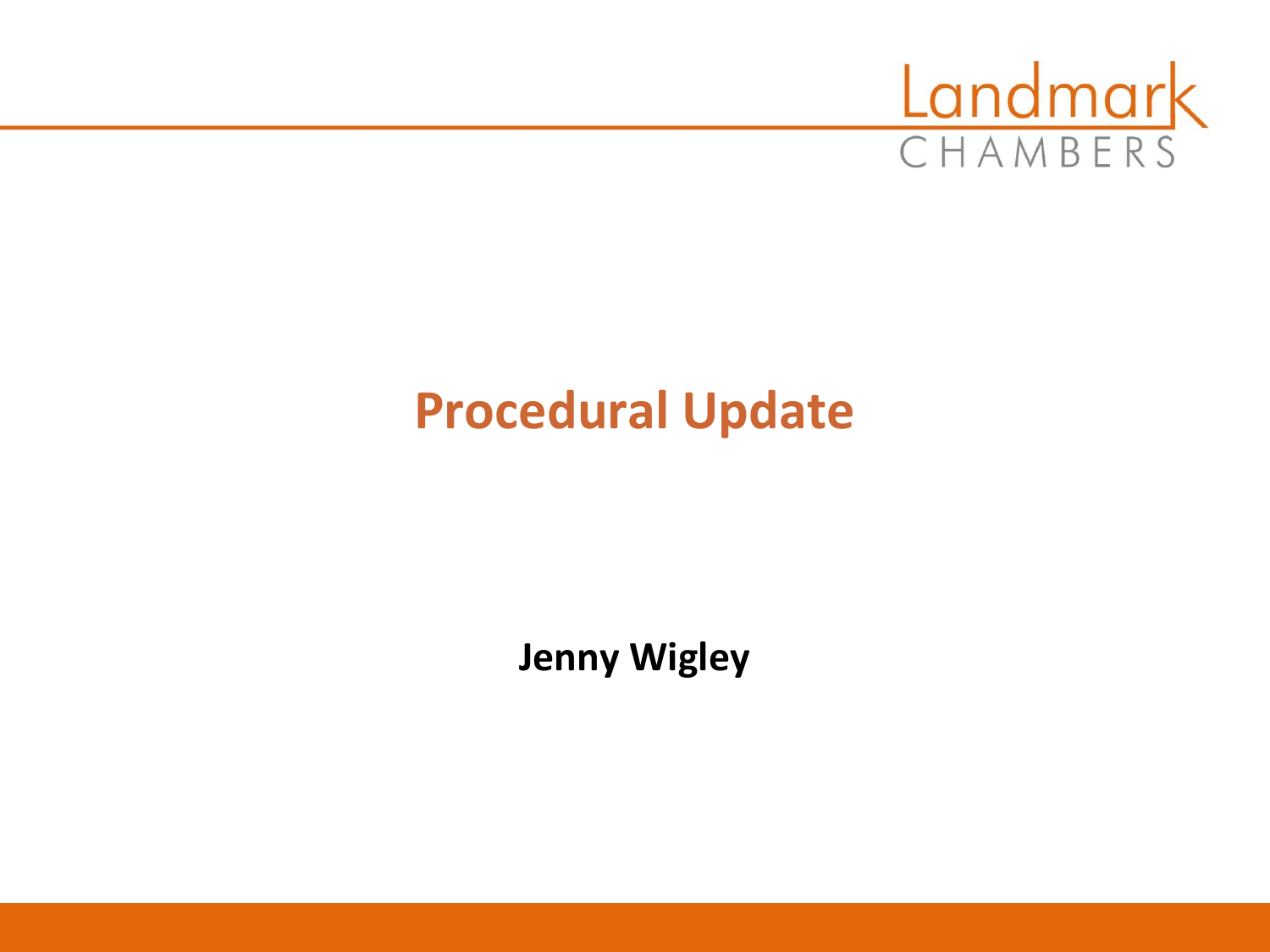**Focus on procedure in VTE and Upper Tribunal and lessons to learn from:-**

- *Simpsons Malt Limited v. Jones* (VO) [2017] UKUT 0460 (LC) (re VTE procedure);
- *Hammerson UK Properties plc v. Gowlett (VO)* [2017] UKUT 0462 (LC) (re UT procedure);
- Point arising from *Telereal Trillium v. Hewitt (VO)*  [2018] EWCA Civ 26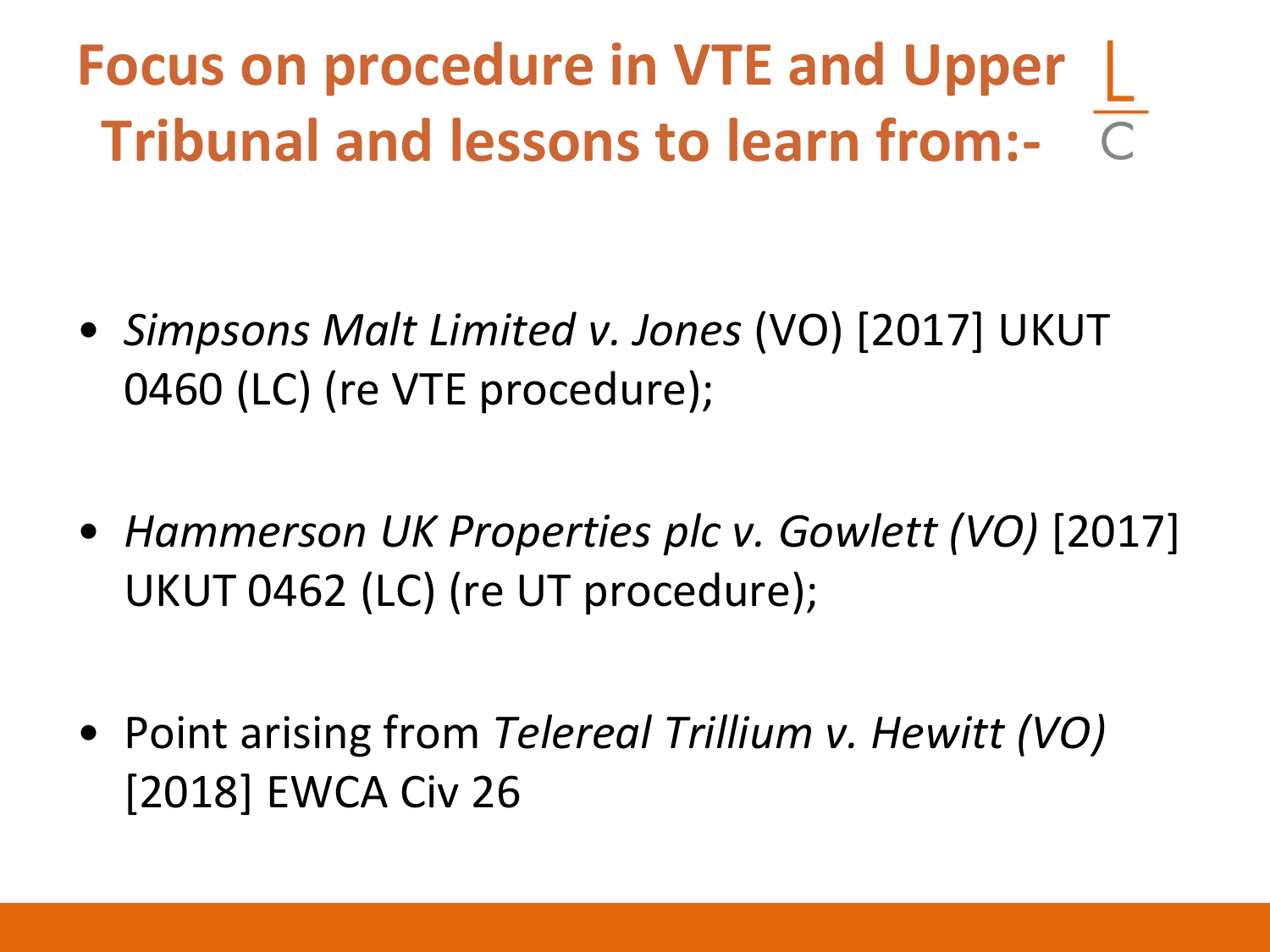# **General themes arising from civil litigation:-**

- Stricter approach to compliance with rules of procedure, directions and orders;
- Need for disputes to be resolved efficiently and at proportionate cost;
- Both in interest of parties and wider public interest.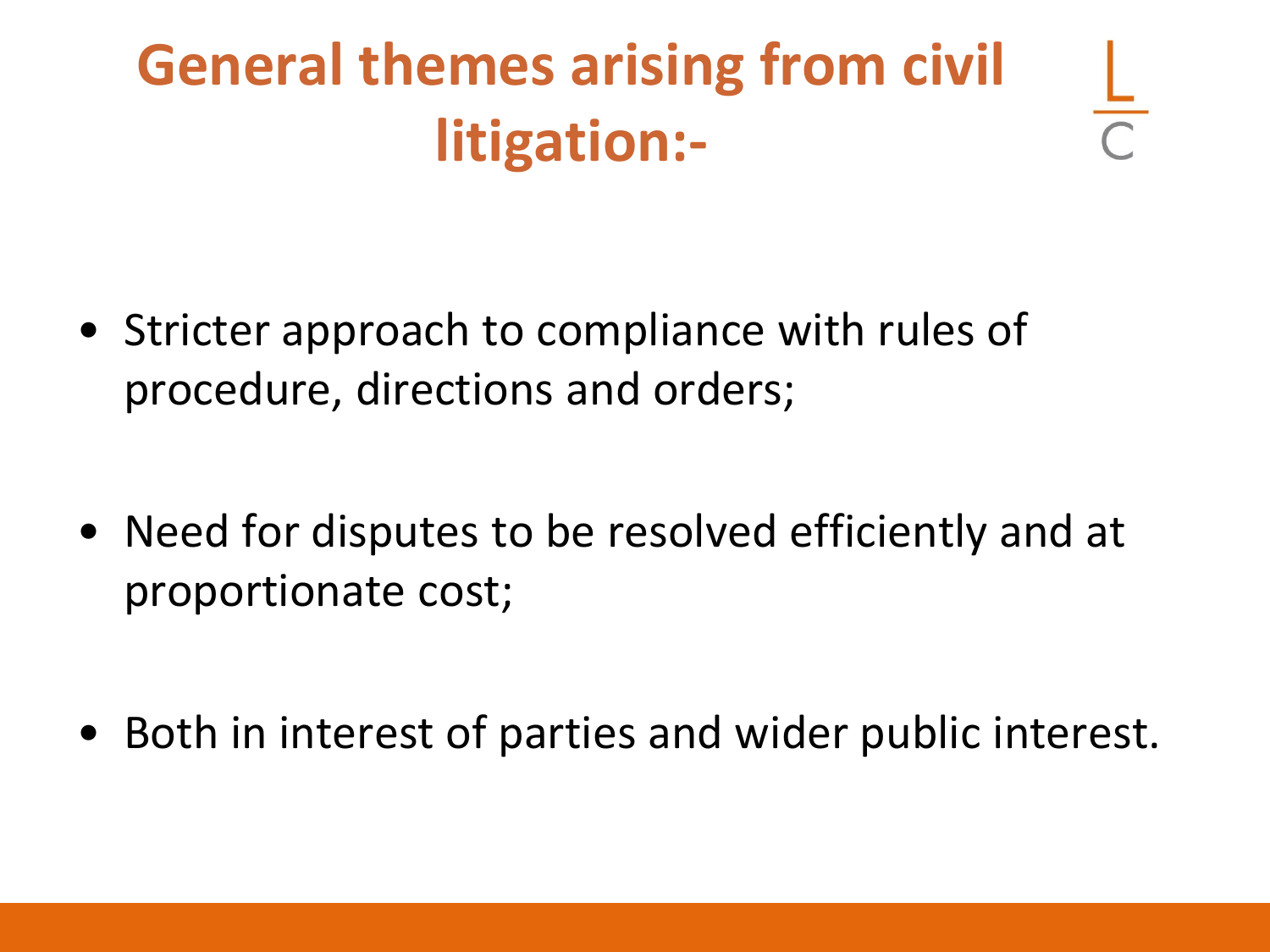### **Approach established in:-**

- *Denton v. TH White Ltd* [2014] 1 WLR 3926;
- Application to the tribunals: *BPP Holdings v. HMRC* [2017] 1 WLR 2945;
- Importance of 3 stage test (for extensions of time, relief from sanctions, applications to re-instate).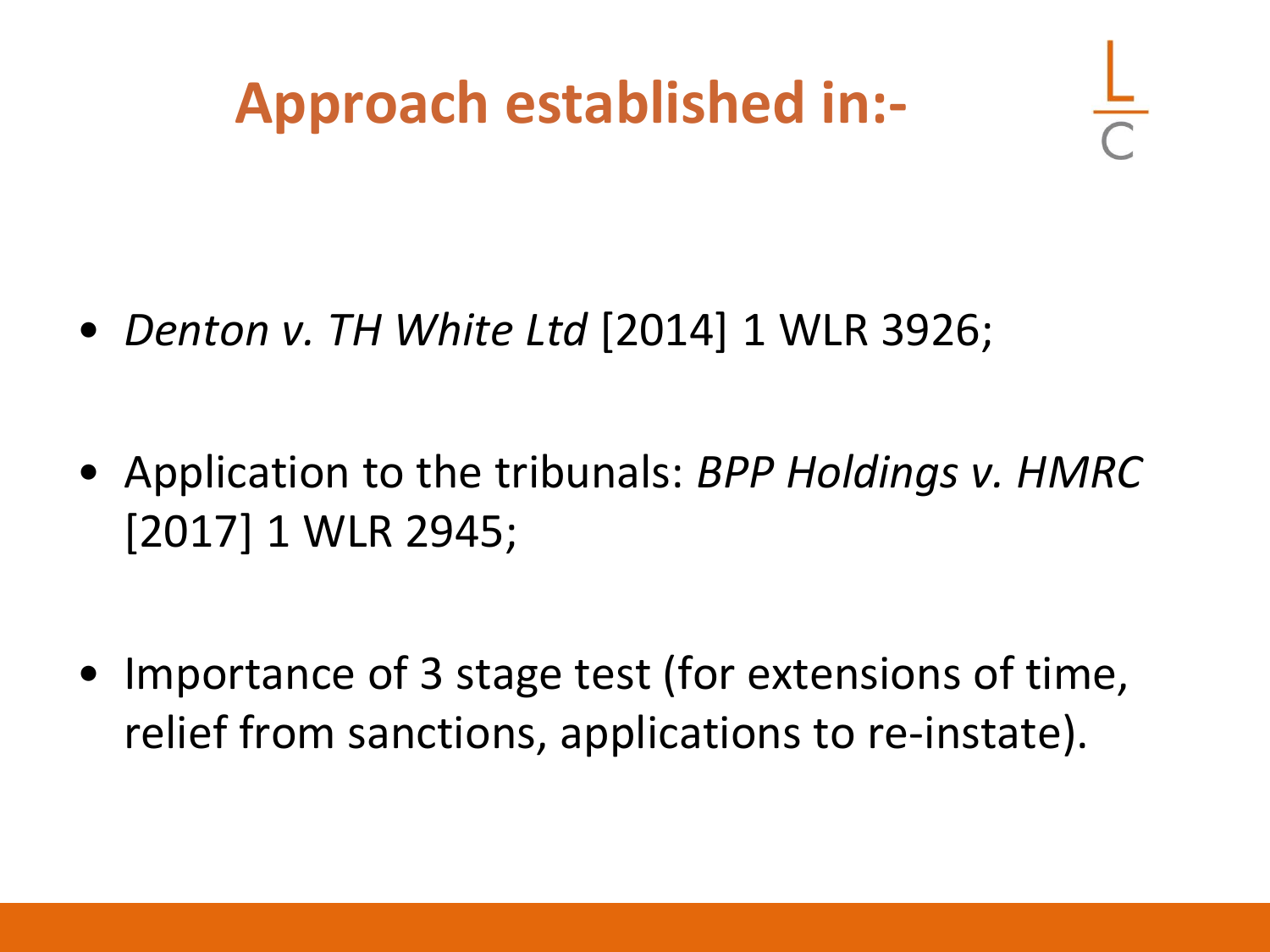## **Denton 3 Stage Test**

- (1) Is Breach serious or significant? (extent of breach and consequences)
- (2) Why did failure or fault occur?
- (3) Consider all circumstances so as to deal justly with the application – relevant factors?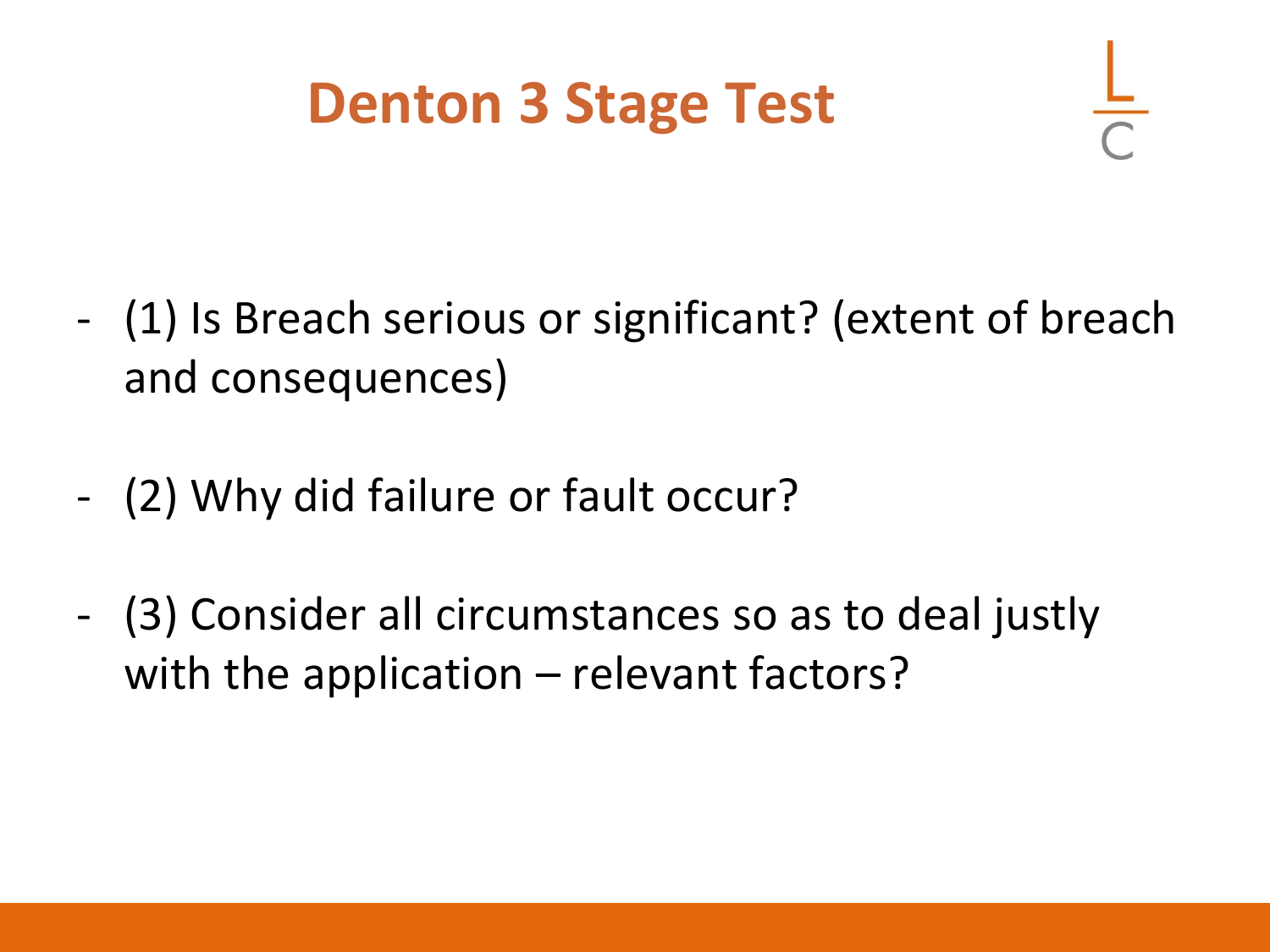## *Simpsons Malt v. Jones (VO)***:**

- UT expressly not unsupportive of VTE's efforts to manage its caseload effectively;
- Not condoning breaches of orders or Practice Statements:
- No diminishing of "need for robust case management regime"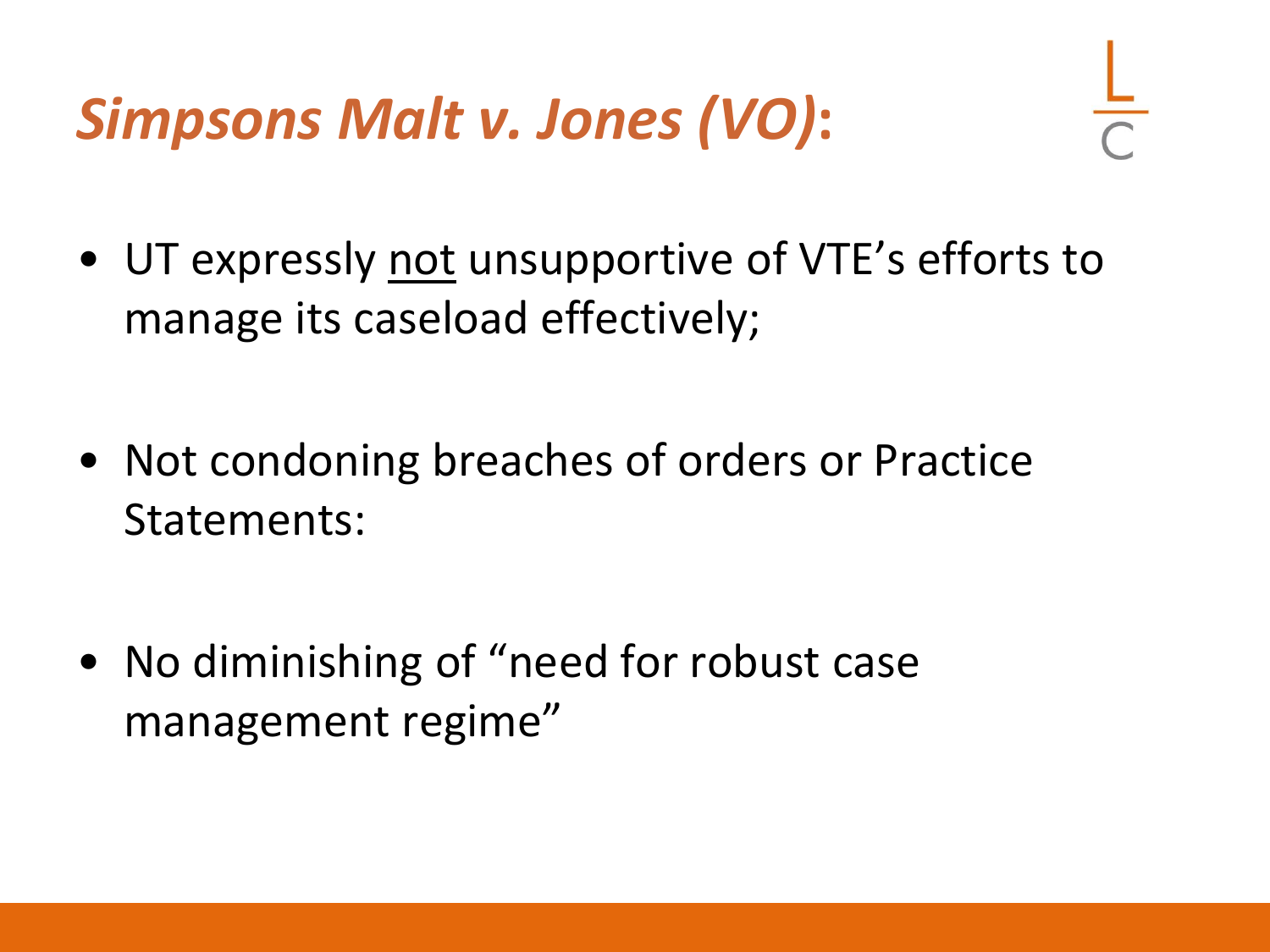

# $rac{L}{C}$

#### "Handmaid, not Mistress"

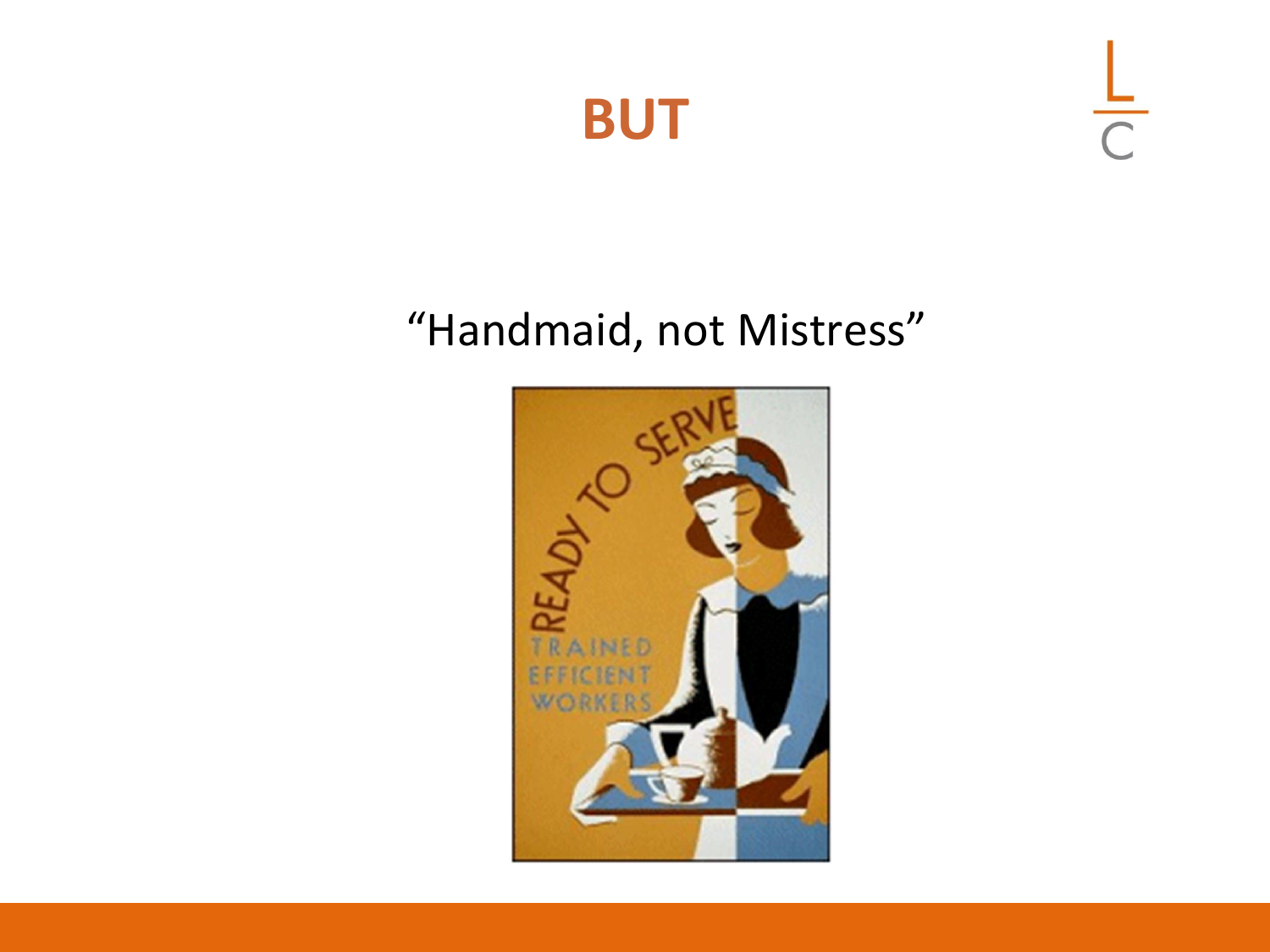# **Some specific issues arising :**

- Differences between strike out powers under Reg 10(1), Reg 10(3)(a), (b) and (c) and corresponding rights to apply to reinstate under Reg 10(5)
- Differences between:
	- consideration by VTE of application to re-instate (relief from sanctions); and
	- consideration by UT of appeal against strike out

Duty to give decision notice and reasons (Regs 36(2) and  $37(1)$ ;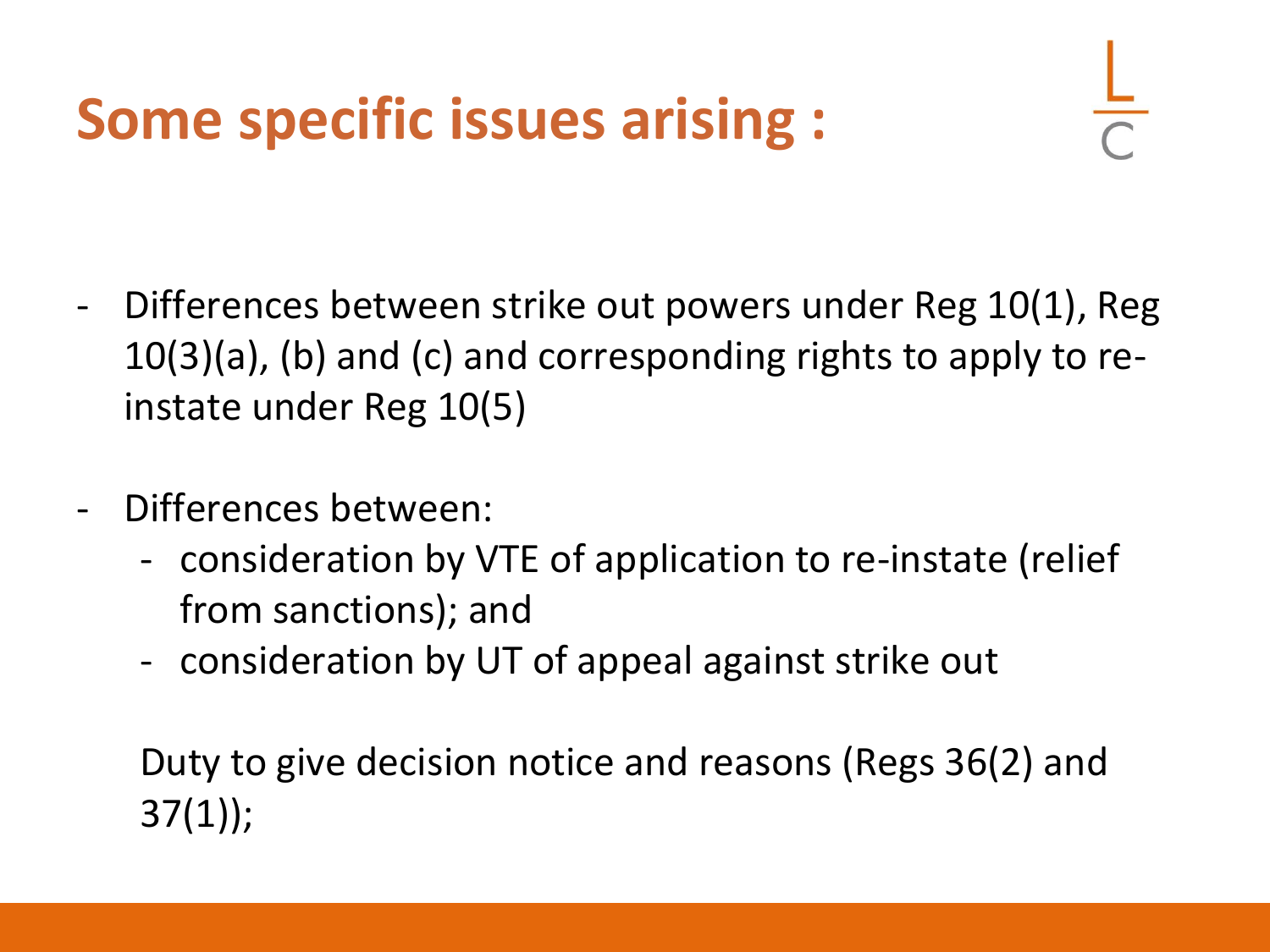## **What was decided?**

- All appeals allowed;
- Automatic strike out for 'substantial' failure to provide statement of case is INAPPROPRIATE (para 34);
- Use of "Exceptional reasons" as sole criterion in discretionary strike out decision or application to re-instate is UNLAWFUL – Civil Court principles apply;
- In some cases no procedural failings at all by Appellant;
- In others, failure by VTE to provide reasons.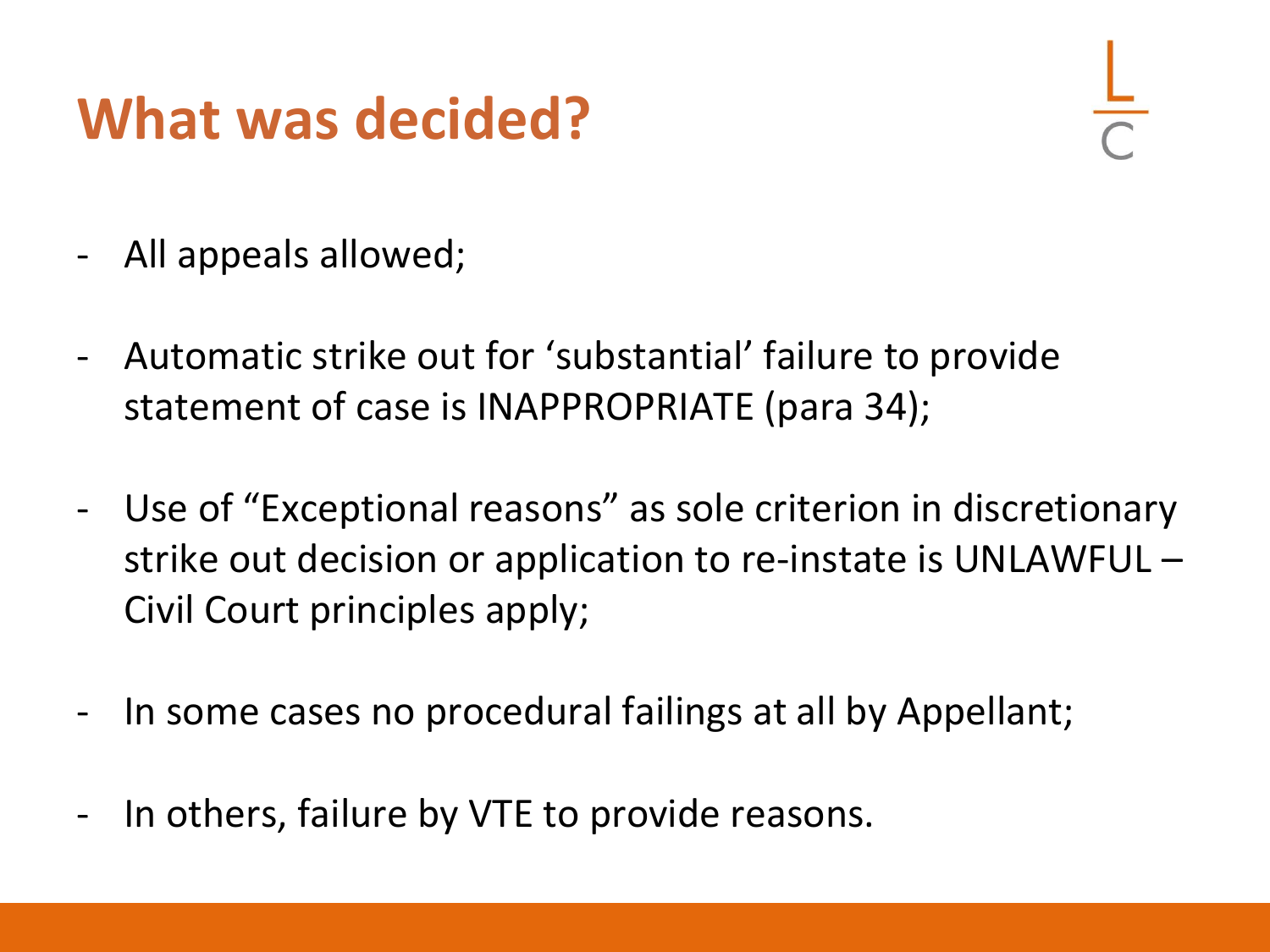

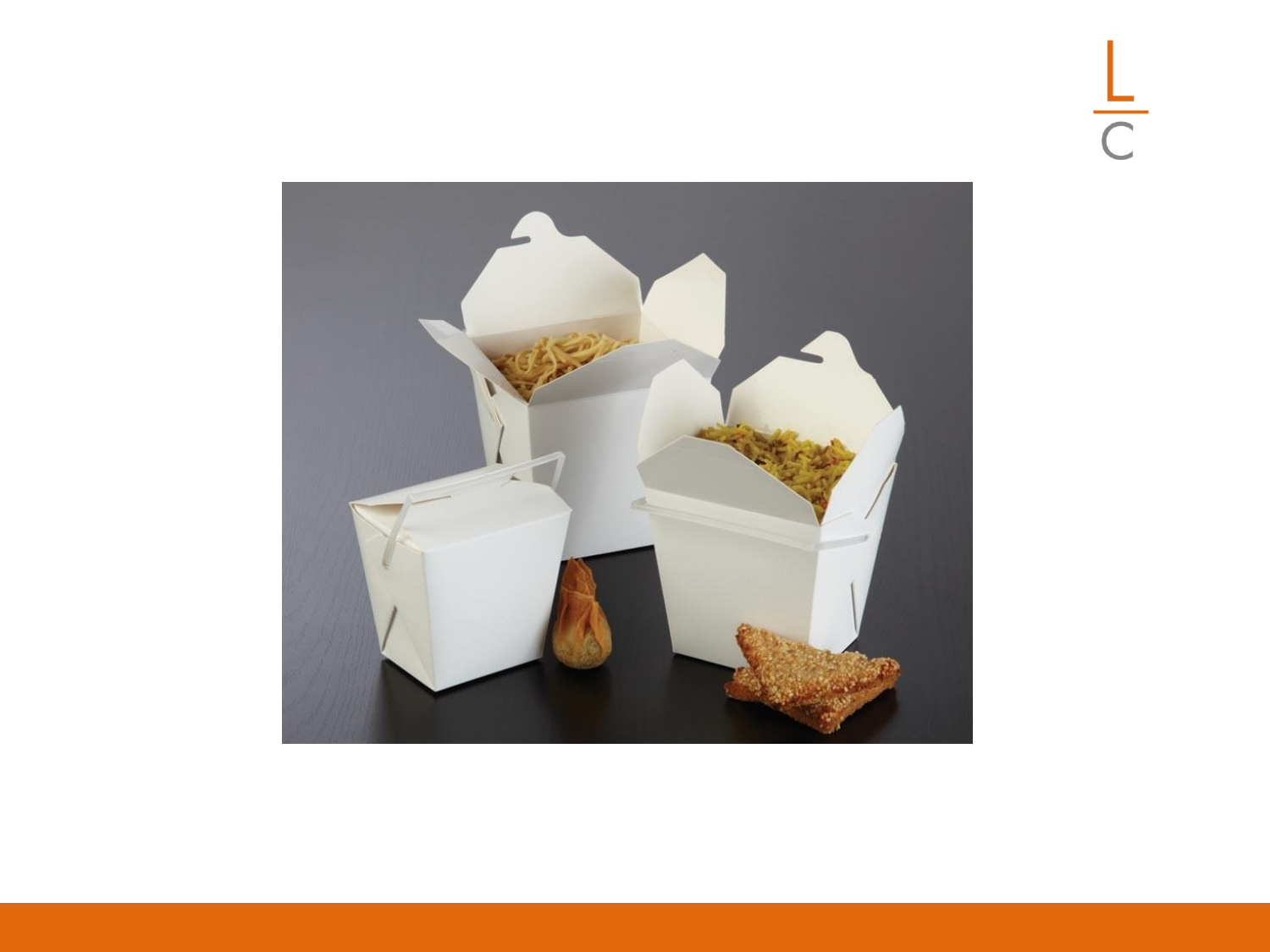### **Practical Take Away Points:**

- All appeals allowed BUT due to faults in VTE decision making – BEWARE failing to comply with procedures without good reason and BEWARE limited role of UT on appeal;
- On application to re-instate ENSURE full information provided in support – gaps difficult to remedy on an appeal;
- CHECK Has VTE applied *Denton* 3 stage test?

- CHECK – Has VTE complied with duty to provide reasons?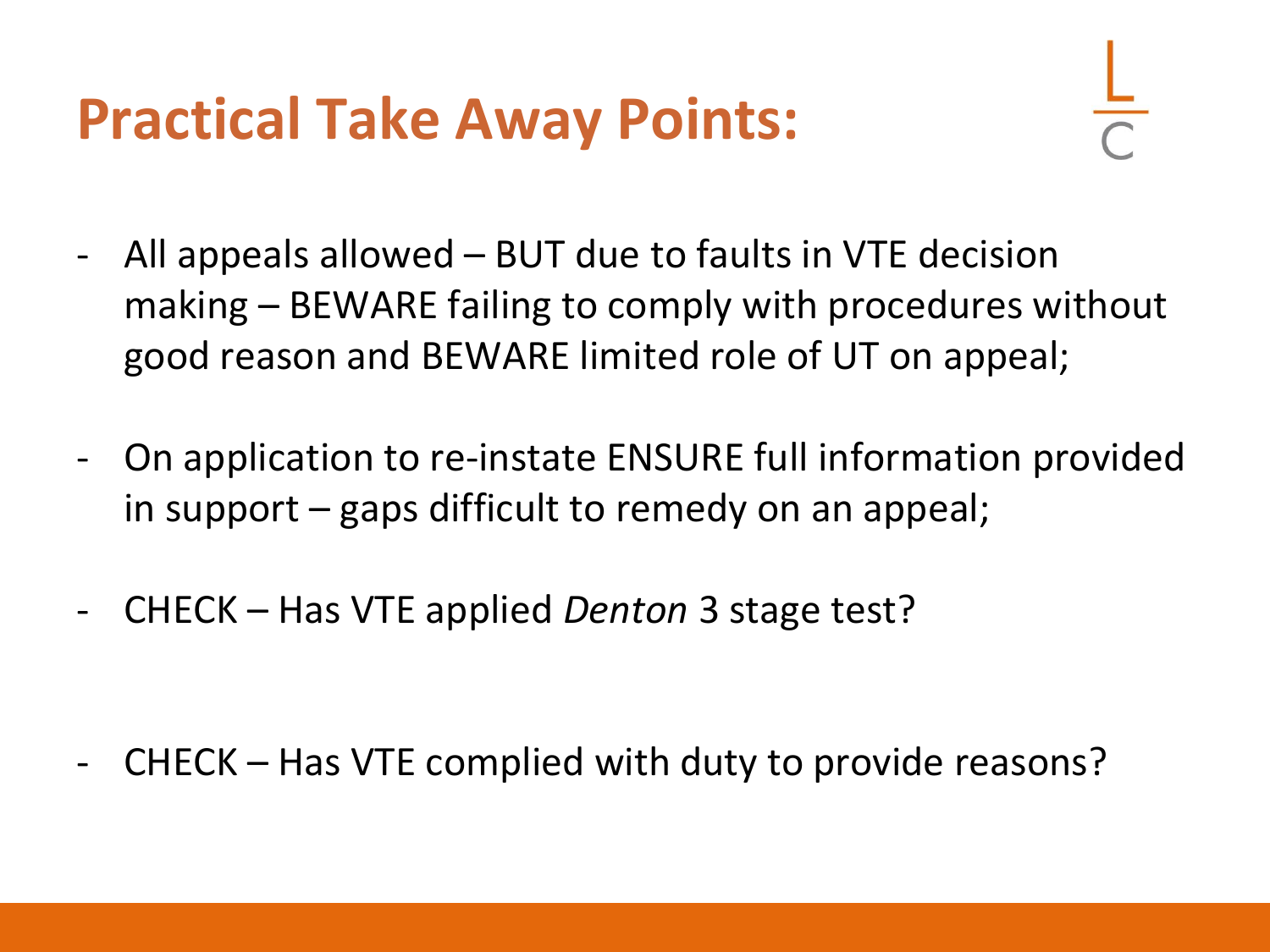# *Hammerson UK Properties PLC v. Gowlett (VO)* **(1)**

- Appeal on ground of material change of circumstances;
- Effect on value of opening of competing shopping centre;
- High value case and 'complexities of arguments'
- But no request for special procedure.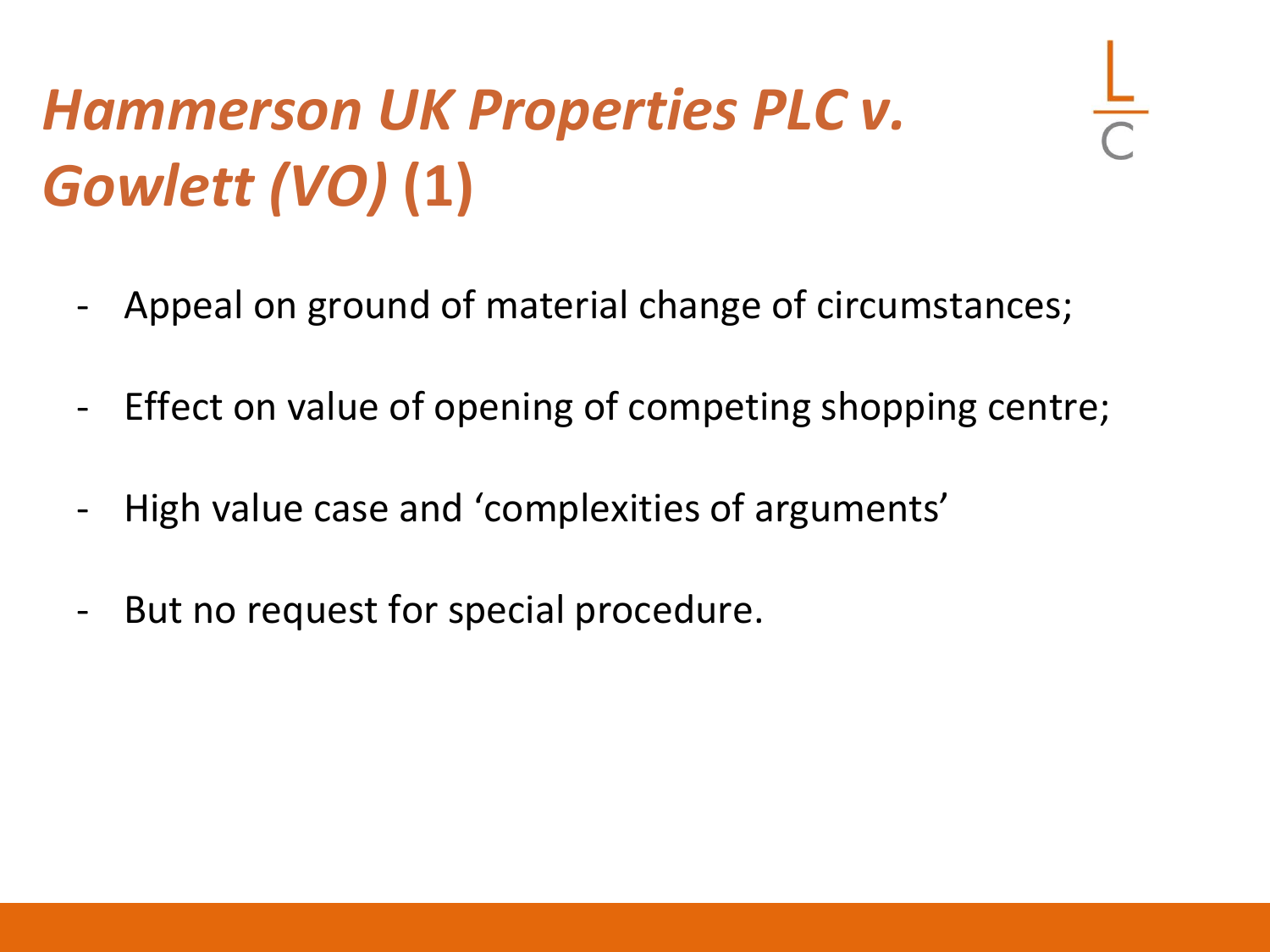# *Hammerson UK Properties PLC v. Gowlett (VO)* **(2)**

- Time extension for filing grounds of appeal and statement of case
- Time line:

20 Sept: VTE decision 17 Oct: Notice of Appeal & request for extension 11 Nov: UT decision on extension (only to 17 Nov) 15 Nov: Further application for extension 23 Nov: Direction for oral hearing re strike out 1 Dec : Oral hearing 15 Dec: Final date of extension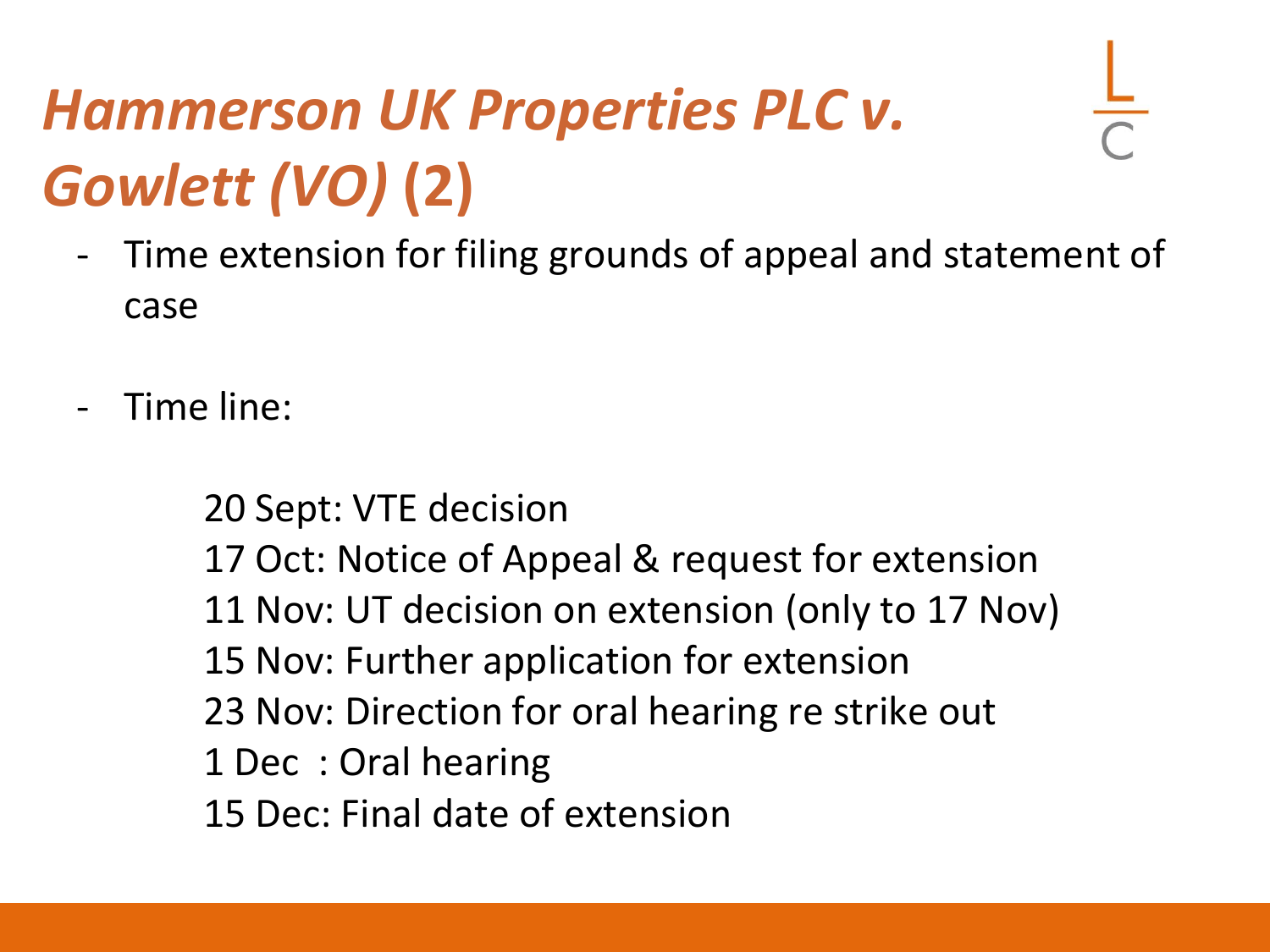# *Hammerson UK Properties PLC v. Gowlett (VO)* **(3)**

- Example of UT application of Denton 3 stage test in practice (paras 55 – 59);

- Very useful practical guidance as to what is, and is not, required in grounds of appeal in a statement of case;
- Examination of what constitute good reasons.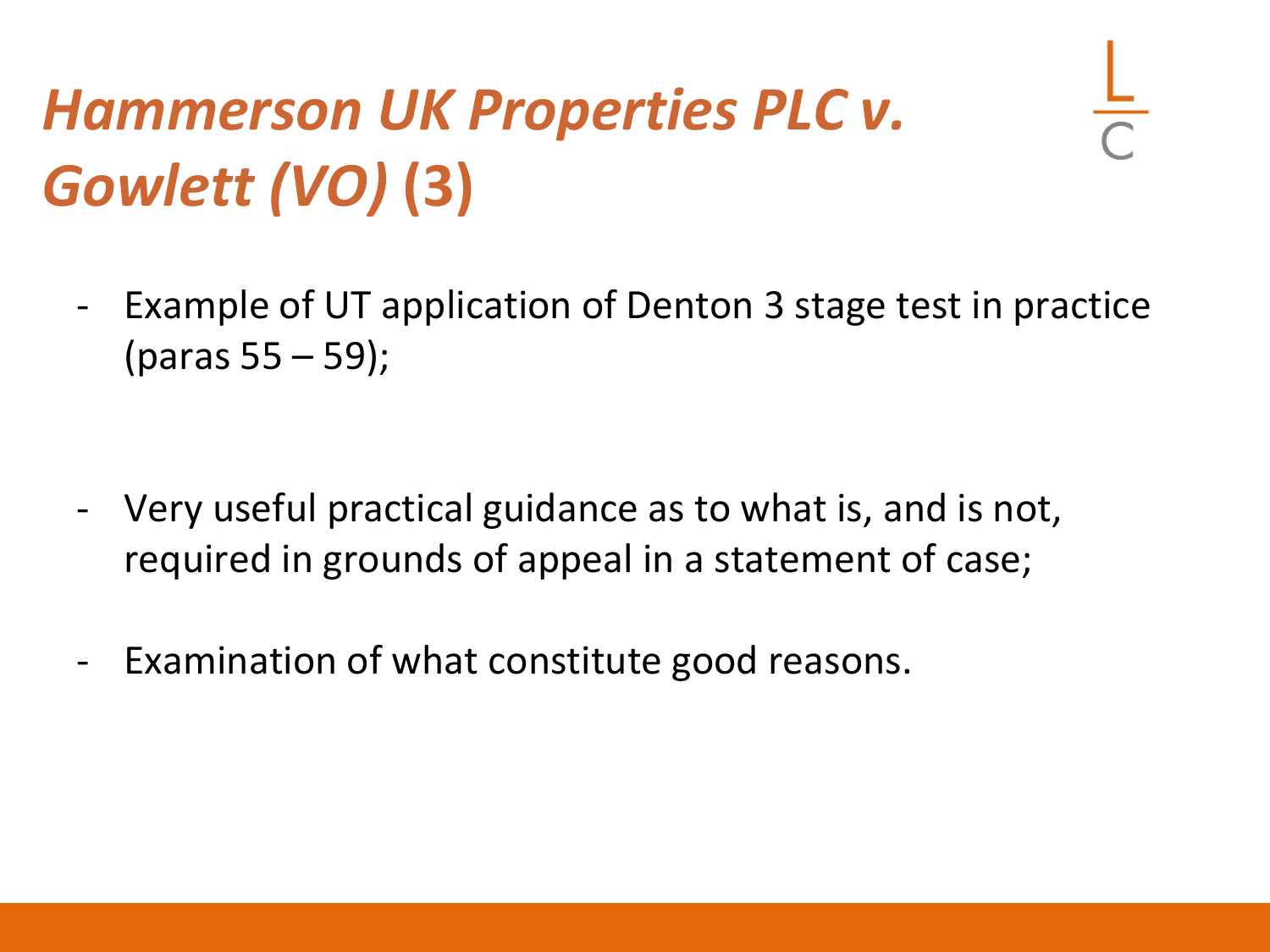

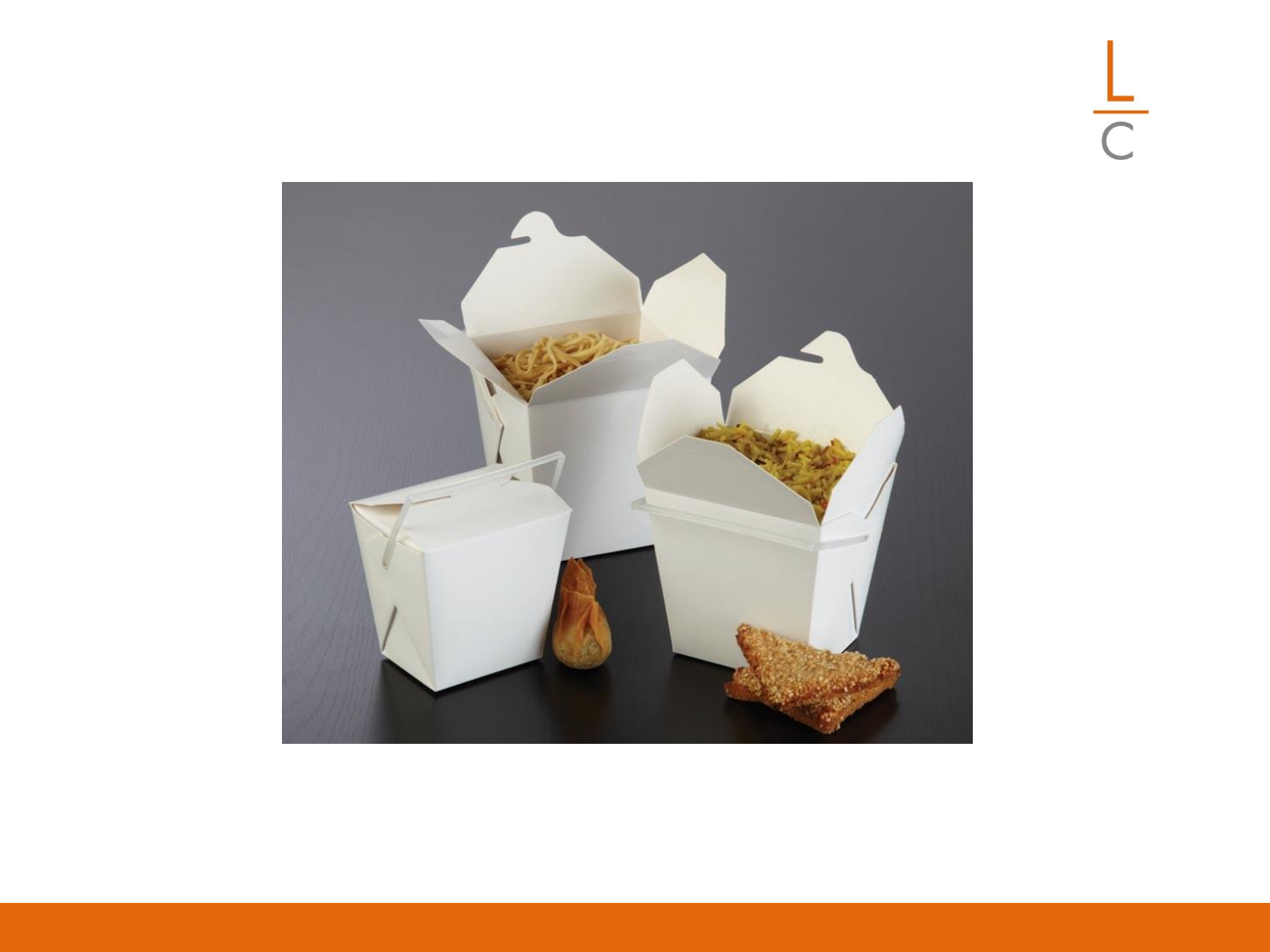# **Practical Take Away Points (1):**

- Statement of Case
	- identify issues, in summary form basis of fact and law; include valuation and comparables; BUT NOT minute detail of facts, full evidence, detailed legal argument.
- 28 days should be adequate (with safeguard in PD 6.2(4),(5))
- Short first extension usually granted if applied for with reasons, good or not so good (PD6.3);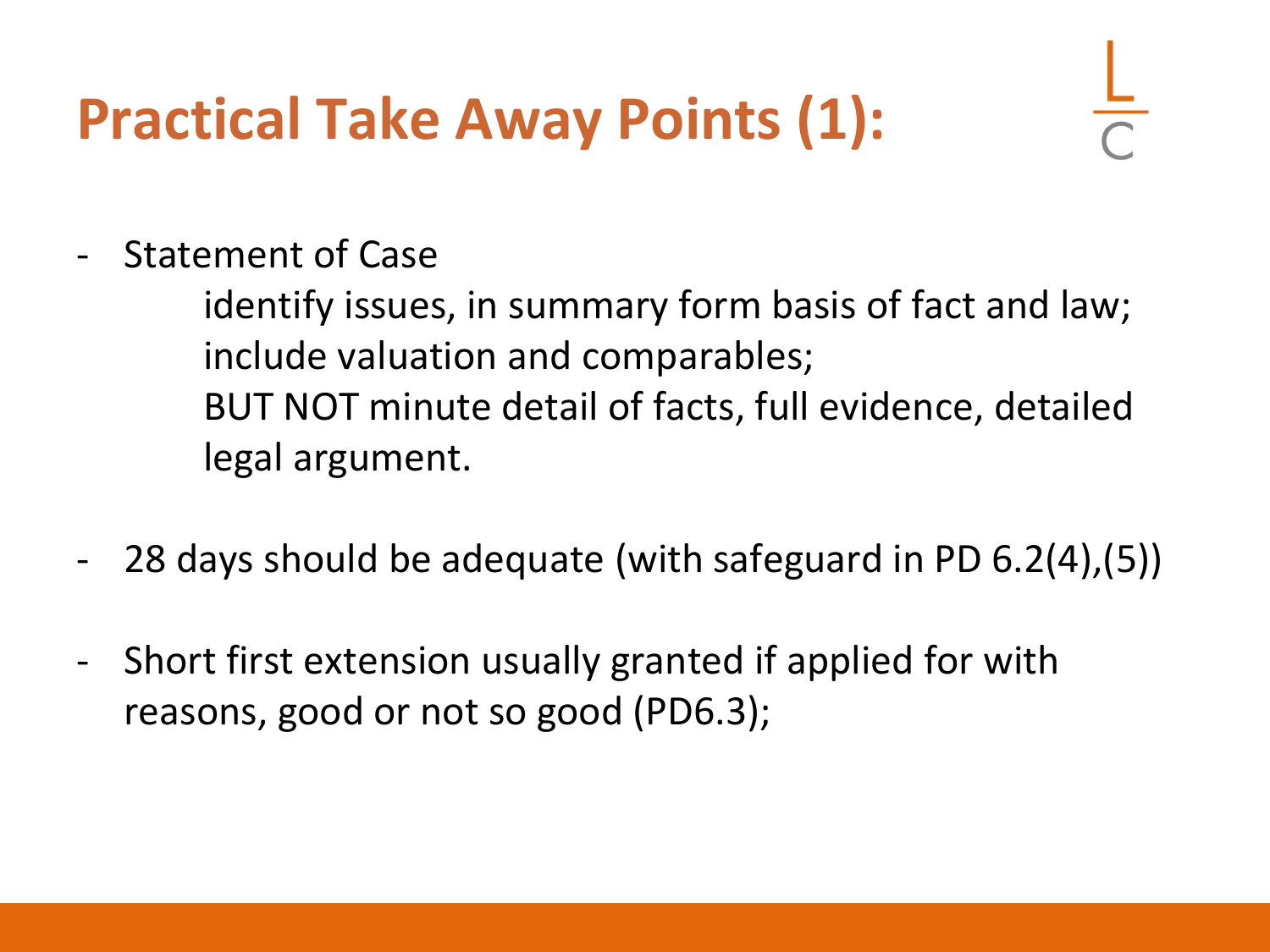# **Practical Take Away Points (2):**

- Crucial importance of applying for extension before expiry;
- Tribunal practice on a second or further extension (hearing before a Judge);
- Good reason, as opposed to genuine reason for needing an extension?
- Practical guidance when appellant anticipates that case will be significantly different from case below (special procedure, sequential exchange of evidence).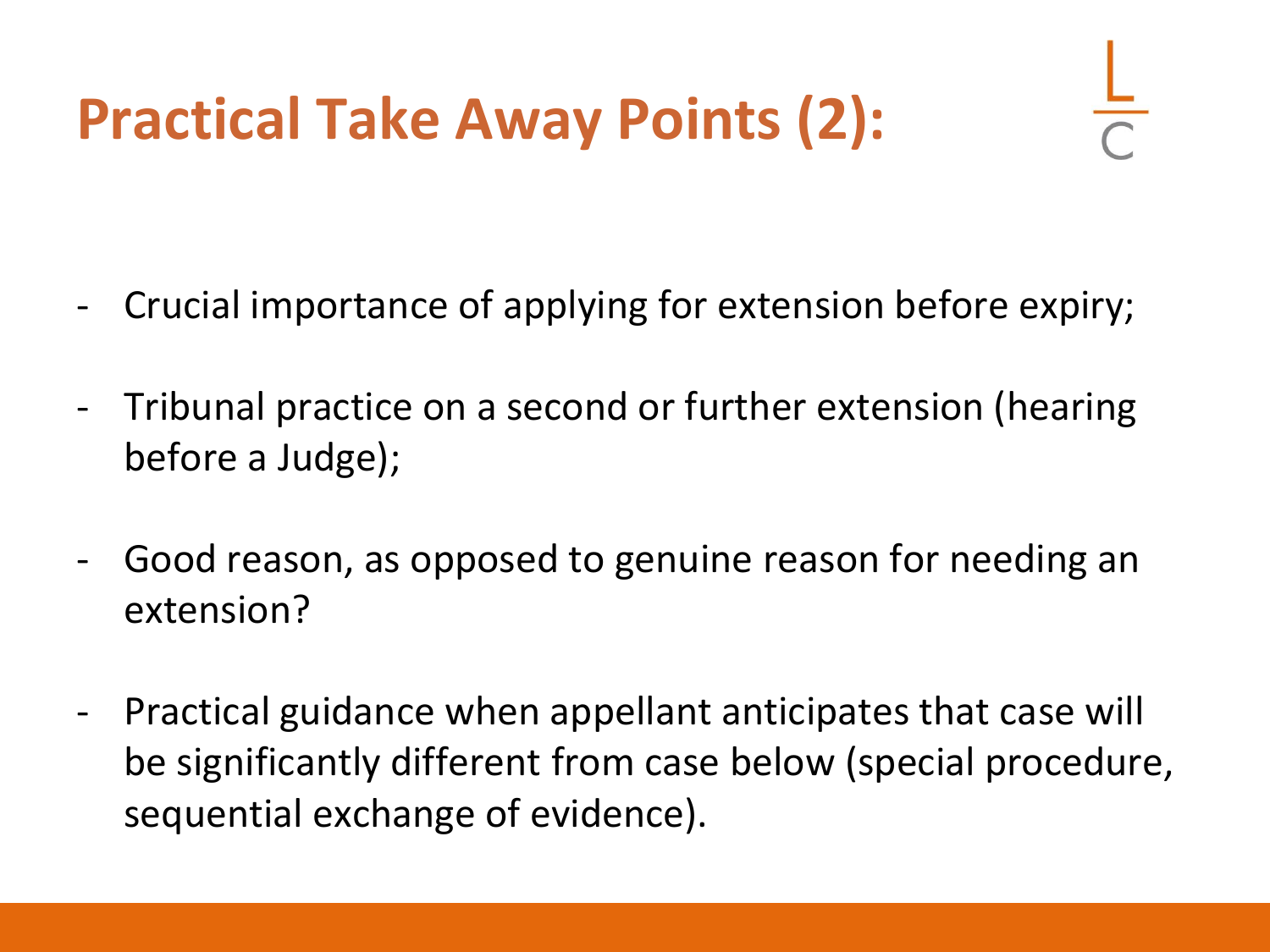# **Distinguishing Features of Rating v. General Civil Litigation**

- Can be important in Denton stage three (see para 62 in *Simpsons Malt*);

- Potential inappropriateness of asking VTE or UT to determine appeal on basis of Joint Position Paper and assumed facts:

*Telereal Trillium v. Hewitt (VO)* [2018] EWCA Civ 26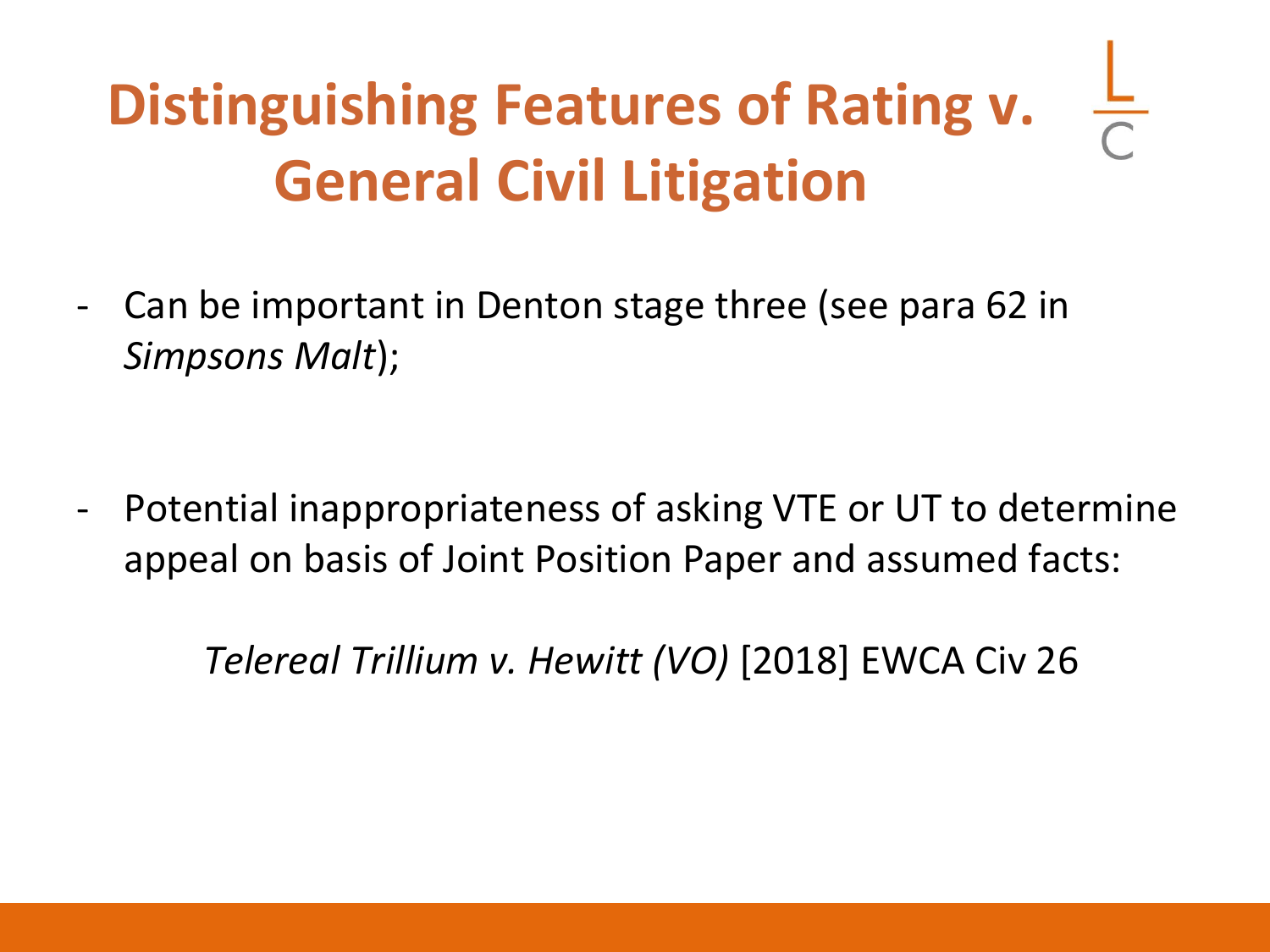#### **AND FINALLY…**

Important to remember the frontloading rule in appeals on the 2017 list;

- Regulation 17A restricts the VTE's discretion in allowing any evidence that was not submitted with the appeal;

- Reliance on Denton 3 stage test will not help if fall outside Reg 17A circumstances.